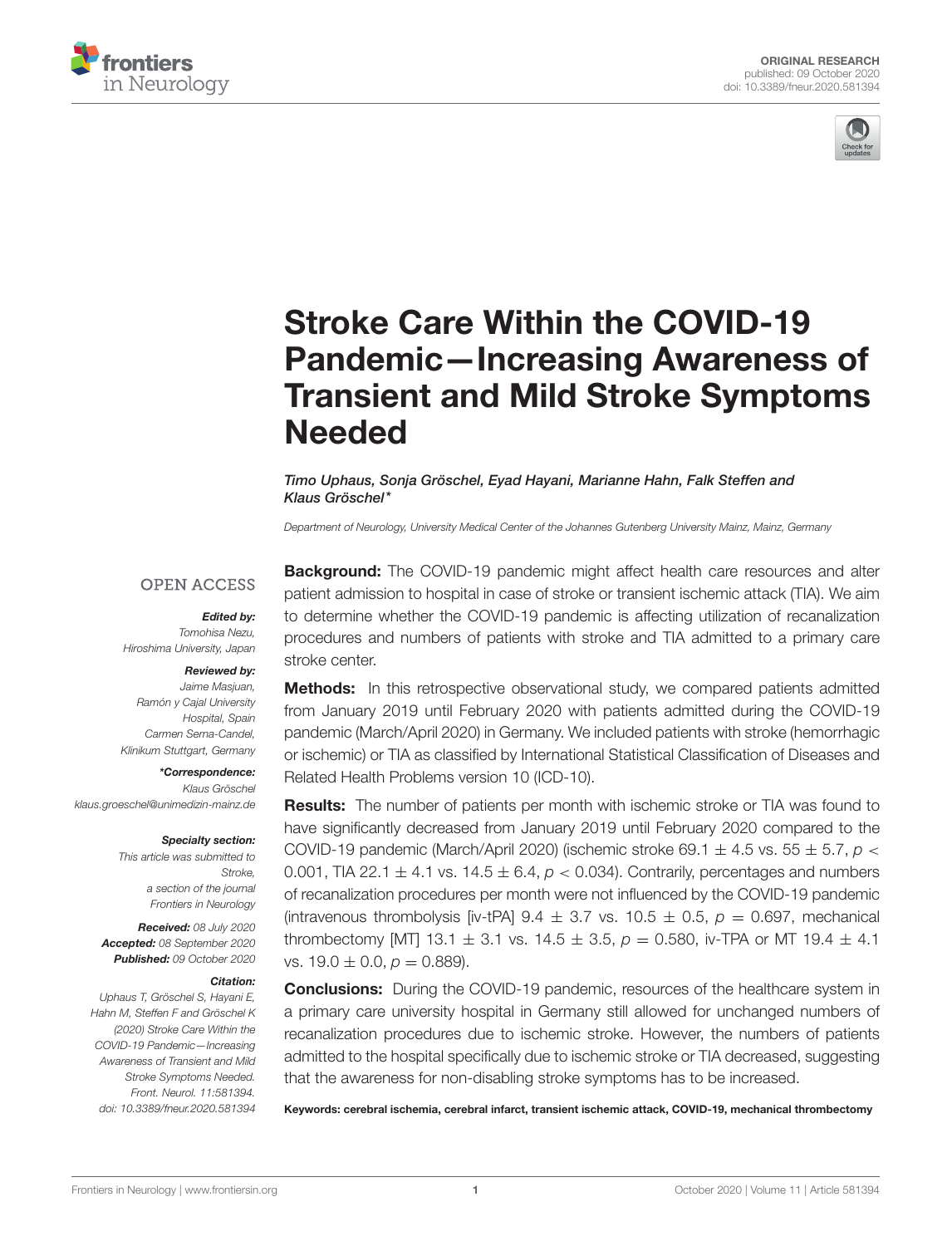# INTRODUCTION

On March 11, 2020, the Corona Virus Disease 2019 (COVID-19) was declared a global pandemic by the World Health Organization [\(1\)](#page-5-0). Due to the predominantly pulmonary manifestation of COVID-19, it requires long and resourceconsuming intensive care treatment [\(2\)](#page-5-1) and resulted in a shortage of healthcare system capacities in southwest Europe [\(3\)](#page-5-2). Therefore, by mid-March 2020, when COVID-19 cases exponentially increased in Germany, people were told to stay at home and avoid close contact with individuals outside their inner family in order to flatten the infection curve and thereby avoid similar shortages of intensive care capacities as in neighboring countries. Moreover, the organizational structure of hospitals changed in order to be prepared for an increased admission of COVID-19 patients by reducing non-emergency ambulatory patients and elective hospital admissions. These circumstances led to the question of what happens with other severe disease such as stroke, especially considering reports from Italian colleagues depicting almost a disappearance of patients with ischemic strokes within their hospitals [\(3\)](#page-5-2) and similar reports from North America [\(4,](#page-5-3) [5\)](#page-5-4) and Brazil [\(6\)](#page-5-5). We aim to elucidate whether the COVID-19 pandemic affected either the admission of patients to our primary care stroke center or the rates of stroke recanalization therapies.

## MATERIALS AND METHODS

#### Study Design and Participants

For the current analysis, we used data from patients admitted between January 2019 and April 2020 to our primary care university hospital in Mainz, Germany. Patients were selected by principal diagnosis of ischemic/hemorrhagic stroke or transient ischemic attack (TIA), as classified by the International Statistical Classification of Disease and related health problems−10th revision (ICD-10) used for financial reimbursement from the healthcare providers. Additionally, the acute stroke treatment was classified into no recanalization therapy vs. recanalization therapy (intravenous thrombolysis [iv-tPA] or mechanical thrombectomy [MT]) using procedural codes. We then divided the patient cohort into patients admitted from January 2019 until February 2020 and those admitted in March/April 2020. We performed an additional hand-search of all patients admitted to the stroke unit within March/April 2020 to identify patients who were not yet ICD-diagnosis/procedural coded. In line with regional legislation of the Ethics Committee of the Landesärztekammer Rheinland-Pfalz (Landeskrankenhausgesetz § 36 und § 37) due to the retrospective nature of the current analysis no ethical approval or informed consent to participate was deemed necessary.

### Statistical Analysis

Data is presented as median (Interquartile Range [IQR]), mean (±standard deviation [SD]), or numbers with percentages, if not indicated otherwise. For univariate analysis Student's ttest, Mann-Whitney U-test, and Chi-square tests were used. Number of strokes, TIA, and recanalization procedures per months between January 2019 and February 2020 were compared to number of strokes in March/April 2020 by unpaired t-test. A significant difference was considered for  $p < 0.05$ . Statistical analysis was performed using SPSS (version 23, IBM, Armonk, NY, USA).

## RESULTS

In total, 1,490 stroke/TIA patients (mean age  $72.6 \pm 13.3$  years, 46.4% female) were admitted to our primary care hospital during the study period, yielding  $93.1 \pm 10.0$  patients per month (see **[Figure 1](#page-2-0)**). In March/April 2020, there was a decrease in patients admitted due to ischemic/hemorrhagic stroke or TIA (74  $\pm$ 12.7) as compared to the preceding 14 months with an average of 95.9  $\pm$  6.3 patients per month ( $p < 0.001$ ) (see **[Figure 1](#page-2-0)**). Patient characteristics such as age (72.9  $\pm$  12.5 vs. 72.6  $\pm$  13.4;  $p = 0.777$ ), female sex (53.4 vs. 45.7%;  $p = 0.075$ ), and days of hospitalization (7.8  $\pm$  6.8 vs. 8.2  $\pm$  7.1;  $p = 0.583$ ) were equally distributed between the two observation periods. In order to get an impression of the severe acute respiratory syndrome coronavirus 2 (SARS-CoV-2) situation in the location of the center examined within this report, we compared the incidence of confirmed SARS-CoV-2 cases in Mainz with other urban areas and Germany as a whole. To calculate the incidence we accessed the number of inhabitants in a central registry [\(7\)](#page-5-6) and the confirmed SARS-CoV-2 cases at the Robert-Koch-Institut [\(8\)](#page-5-7) on August 18. With regard to the incidence of SARS-CoV-2 cases, Mainz (325 cases/100,000 inhabitants) is in the range of other urban areas, e.g., Wiesbaden (249 cases/100,000 inhabitants) and Hamburg (322 cases/100,000 inhabitants) and Germanywide (272 cases/100,000 inhabitants). However, there are parts of Germany that are more severely affected by SARS-CoV-2, e.g., Munich with 530 cases/100,000 inhabitants (see **[Figure 2](#page-2-1)**).

The percentage of patients with ischemic strokes numerically increased ( $n = 148, 74.3\%$  in March/April 2020 vs.  $n = 960, 71.5\%$ between January 2019–February 2020,  $p = 0.474$ ) whereas the distribution of patients with transient symptoms (TIA) decreased  $(n = 29, 19.6\% \text{ March/April } 2020 \text{ vs. } n = 306, 22.8\% \text{ from } n$ January 2019–February 2020,  $p = 0.375$ ). No relevant percentage alteration of patients with hemorrhagic stroke was observed (n  $= 9, 6.1\%$  March/April 2020 vs.  $n = 76, 5.7\%$  January 2019– February 2020,  $p = 0.726$ ). The numbers of patients per month with ischemic stroke (55  $\pm$  5.7 in March/April 2020 vs. 69.1  $\pm$ 4.5 for January 2019–February 2020,  $p < 0.001$ ), and TIA (14.5  $\pm$ 6.4 in March/April 2020 vs. 22.1  $\pm$  4.1 for January 2019–February 2020,  $p = 0.034$ ) significantly decreased (see **[Table 1](#page-2-2)**, **[Figure 3](#page-3-0)**), whereas the number of hemorrhagic stroke patients per month remained unchanged (4.5  $\pm$  0.7 in March/April 2020 vs. 5.5  $\pm$ 2.1 for January 2019–February 2020,  $p = 0.556$ ). With regard to hemorrhagic stroke subtypes, we were not able to find a difference

**Abbreviations:** COVID-19, Coronavirus Disease 2019; SARS-CoV-2, Severe acute respiratory syndrome coronavirus 2; TIA, Transient ischemic attack; ICD-10, International Statistical Classification of Diseases and Related Health Problems tenths version; iv-tPA, intravenous thrombolysis; MT, mechanical thrombectomy; IQR, interquartile range; SD, standard deviation.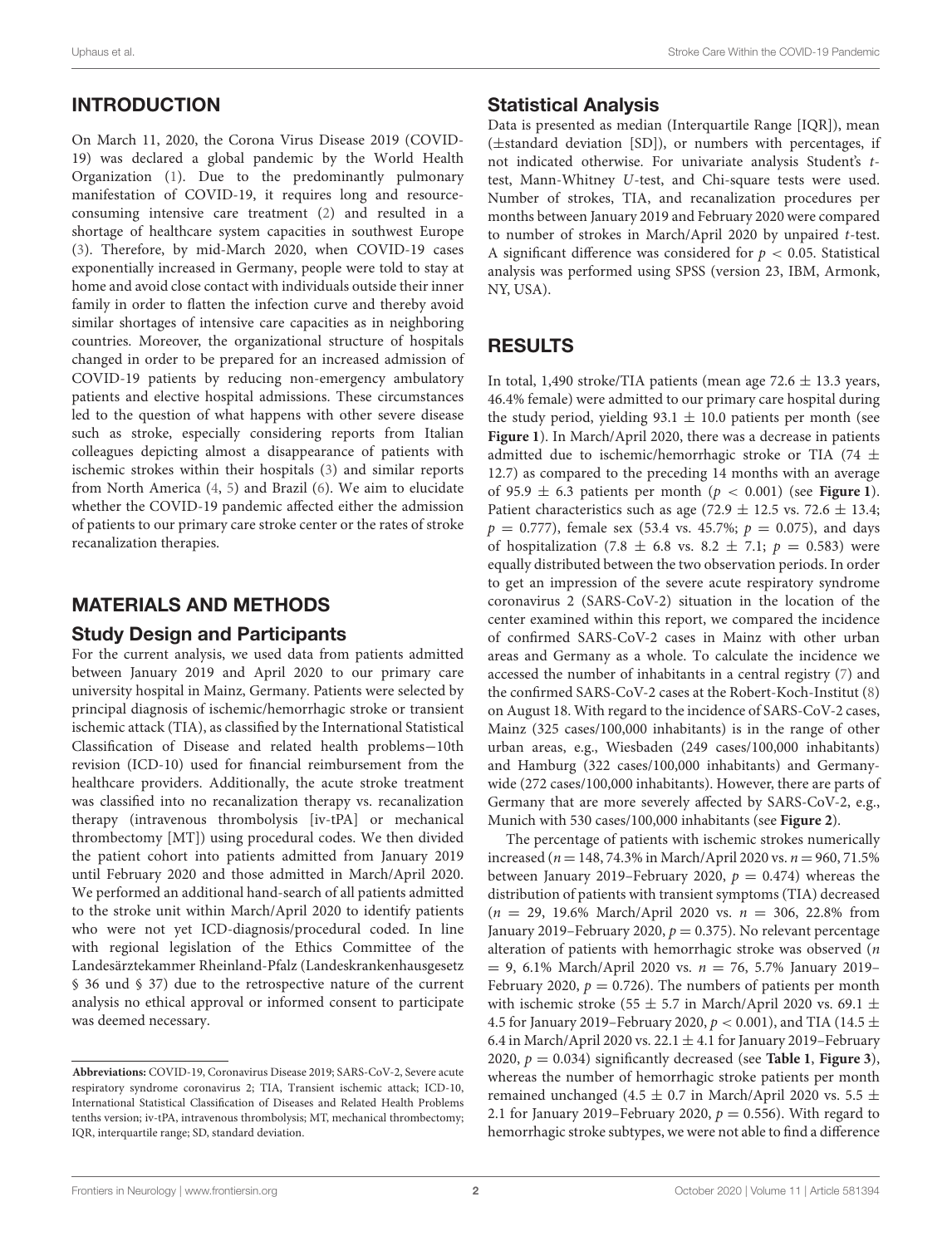

<span id="page-2-0"></span>



<span id="page-2-1"></span>in percentages of intracerebral hemorrhage (ICH,  $n = 65, 4.8\%$ ) vs.  $n = 7, 4.7\%$ ,  $p = 0.951$ ) and subarachnoid hemorrhage (SAH,  $n = 19, 1.4\%$  vs. 4, 2.7%,  $p = 0.277$  in the non-pandemic

<span id="page-2-2"></span>TABLE 1 | Patient characteristics from January 2019 until February 2020 and in March/April 2020 during the COVID-19 pandemic.

|                              | 01.2019-02.2020 | 03.2020-04.2020 | p-value |
|------------------------------|-----------------|-----------------|---------|
| N                            | 1,342           | 148             |         |
| N, per month [Mean $\pm$ SD] | $95.9 \pm 6.3$  | $74 \pm 12.7$   | < 0.001 |
| Age [Mean $\pm$ SD]          | $72.6 \pm 13.4$ | $72.9 \pm 12.5$ | 0.777   |
| Female $[n, %]$              | 613, 45, 7%     | 79, 53, 4%      | 0.075   |
| Hospitalization [d]          | $8.2 \pm 7.1$   | $7.8 \pm 6.8$   | 0.583   |
| Diagnosis                    |                 |                 |         |
| Stroke, ischemic [n, %]      | 960,71.5%       | 110,74.3%       | 0.474   |
| N, per month [Mean $\pm$ SD] | 69.1 $\pm$ 4.5  | $55 \pm 5.7$    | 0.001   |
| Stroke, hemorrhagic [n, %]   | 76,5.7%         | 9.6.1%          | 0.726   |
| N, per month [Mean $\pm$ SD] | $5.5 \pm 2.1$   | $4.5 \pm 0.7$   | 0.556   |
| ICH[n, %]                    | 65, 4.8%        | 7,4.7%          | 0.951   |
| SAH $[n, \%]$                | 19, 1.4%        | 4, 2.7%         | 0.277   |
| TIA[n, %]                    | 306,22.8%       | 29,19.6%        | 0.375   |
| N, per month [Mean $\pm$ SD] | $22.1 \pm 4.1$  | $14.5 \pm 6.4$  | 0.034   |
| Treatment with t-PA [n, %]   | 132;9,5%        | 21,14.2%        | 0.098   |
| N, per month [Mean $\pm$ SD] | $9.4 \pm 3.7$   | $10.5 \pm 0.5$  | 0.697   |
| Thrombectomy [n, %]          | 184, 13.7%      | 29;19.6%        | 0.052   |
| N, per month [Mean $\pm$ SD] | $13.1 \pm 3.1$  | $14.5 \pm 3.5$  | 0.580   |
| t-PA or thrombectomy [n, %]  | 272,20.3%       | 38,25.7%        | 0.124   |
| N, per month [Mean $\pm$ SD] | $19.4 \pm 4.1$  | $19.0 \pm 0.0$  | 0.889   |

SD, Standard deviation; ICH, intracerebral hemorrhage; SAH, subarachnoid hemorrhage, TIA, transient ischemic attack; t-PA, tissue plasminogen activator.

compared to the pandemic period. Due to possible seasonal variations in the incidence of cerebral hemorrhages, we also compared percentages and number of patients per month with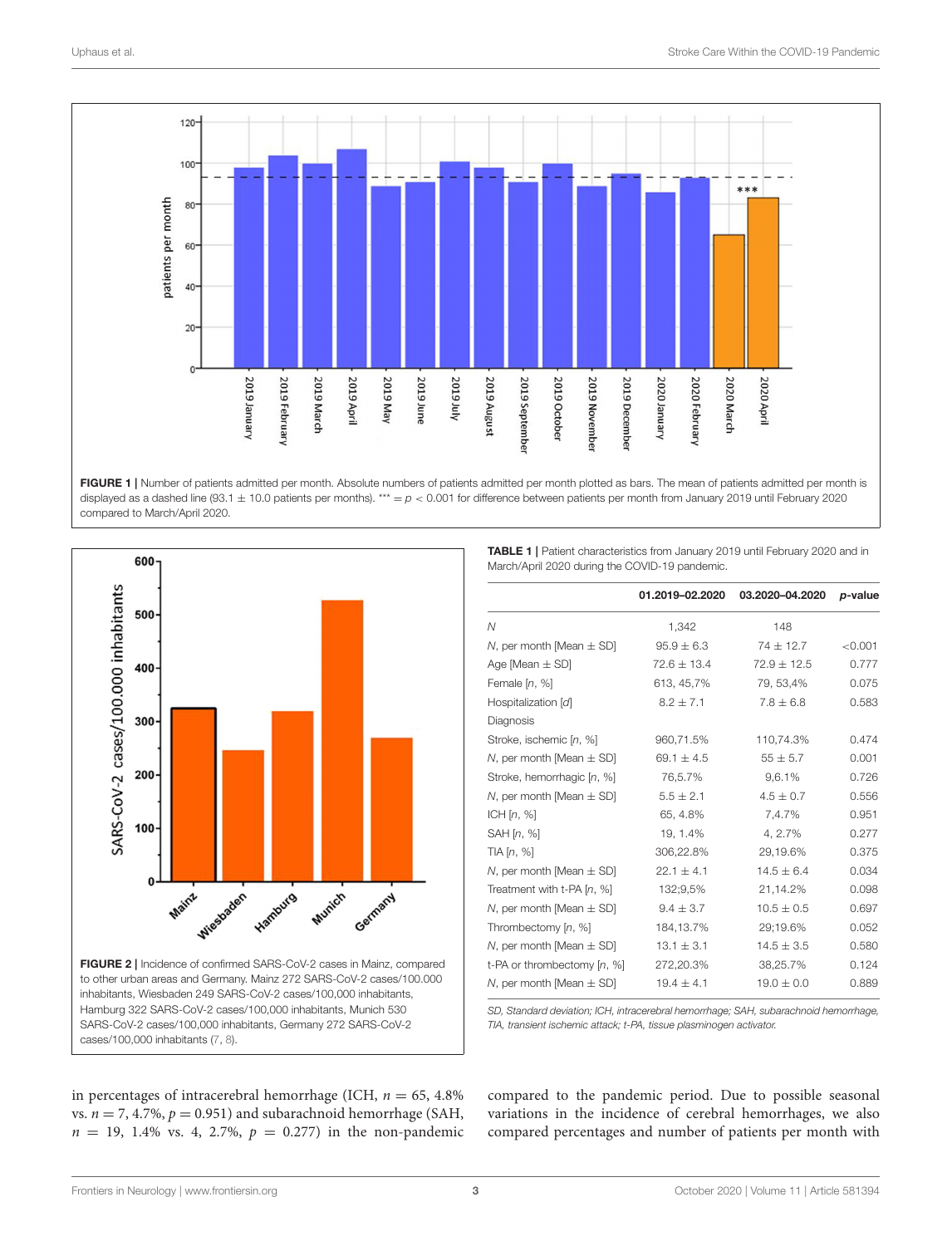

<span id="page-3-0"></span>stroke between January 2019 until February 2020 as opposed to March/April 2020 during the COVID-19 pandemic. (B) Total number of patients/month undergoing recanalization procedure in March/April 2020 (orange) and between January 2019 until February 2020 (blue). On the right: distribution of recanalization therapies (intravenous thrombolysis [tPA] and mechanical thrombectomy [MT]) as opposed to no recanalization therapy from January 2019 until February 2020 and in March/April 2020. \*\*\*  $= p < 0.001$ , \*  $= p < 0.05$ 

hemorrhagic strokes and its subtypes between March/April 2019 and March/April 2020 and observed no differences. Neither the number of patients with hemorrhagic strokes per month ( $n = 13$ , 6.2% vs.  $n = 9, 6.1\%, p = 0.939$ , nor incidence of ICH ( $n = 12$ , 5.7%, vs.  $n = 7, 4.7$ %,  $p = 0.660$ ) and SAH ( $n = 4, 1.9$ % vs.  $n =$ 4, 2.7%,  $p = 0.724$ ) were different between March/April 2019 and March/April 2020 (see **[Table 2](#page-4-0)**).

With regard to recanalization therapy, we observed a trend toward a relative increase in rates of administration of iv-tPA  $(n = 21, 14.2\%$  in March/April 2020 vs.  $n = 132, 9.5\%$  from January 2019–February 2020,  $p = 0.098$ ), and application of MT  $(n = 29, 19.6\% \text{ March/April } 2020 \text{ vs. } n = 184, 13.7\% \text{ January}$ 2019–February 2020,  $p = 0.052$ ). Similarly, a composite variable showed an increase in rates of iv-tPA and/or MT utilization (n  $= 38, 25.7\%$  March/April 2020 vs.  $n = 272, 20.3\%$  January 2019– February 2020,  $p = 0.124$ ). Concerning the number of procedures per month, we observed no change in March/April 2020 as compared to the previous months (see **[Table 1](#page-2-2)**, **[Figure 3](#page-3-0)**). SARS-CoV-2 test was not mandatory; however, none of the patients included within this analysis was reported SARS-CoV-2 positive.

## **DISCUSSION**

The initial weeks of the COVID-19 pandemic did not affect absolute numbers of acute stroke recanalization procedures (tPA or MT), but were found to have resulted in a decrease of the overall number of patients presenting with non-severe ischemic stroke or TIA in a primary care university hospital in Germany.

We observed a decrease by nearly one quarter in the number of patients admitted to our primary stroke center with stroke or TIA from a mean-rate of 95.9 ( $\pm$ 6.3) per month between January 2019 and February 2020 to 74 (±12.7) in March/April 2020. Our observation is in line with numerous reports of decreased stroke rates during the pandemic from North America [\(4,](#page-5-3) [9,](#page-5-8) [10\)](#page-5-9), Canada [\(5\)](#page-5-4), and Brazil [\(6\)](#page-5-5). In addition, a decrease in the usage of the RAPID-software, a tool used to assess infarct volume in case of acute stroke symptoms, was observed by mid-March 2020 [\(11\)](#page-5-10) and telestroke services were less frequently used [\(9\)](#page-5-8). Similar observations of reduced hospital admissions and patient presentations at emergency departments are reported in other diseases such as myocardial infarction [\(12,](#page-5-11) [13\)](#page-5-12).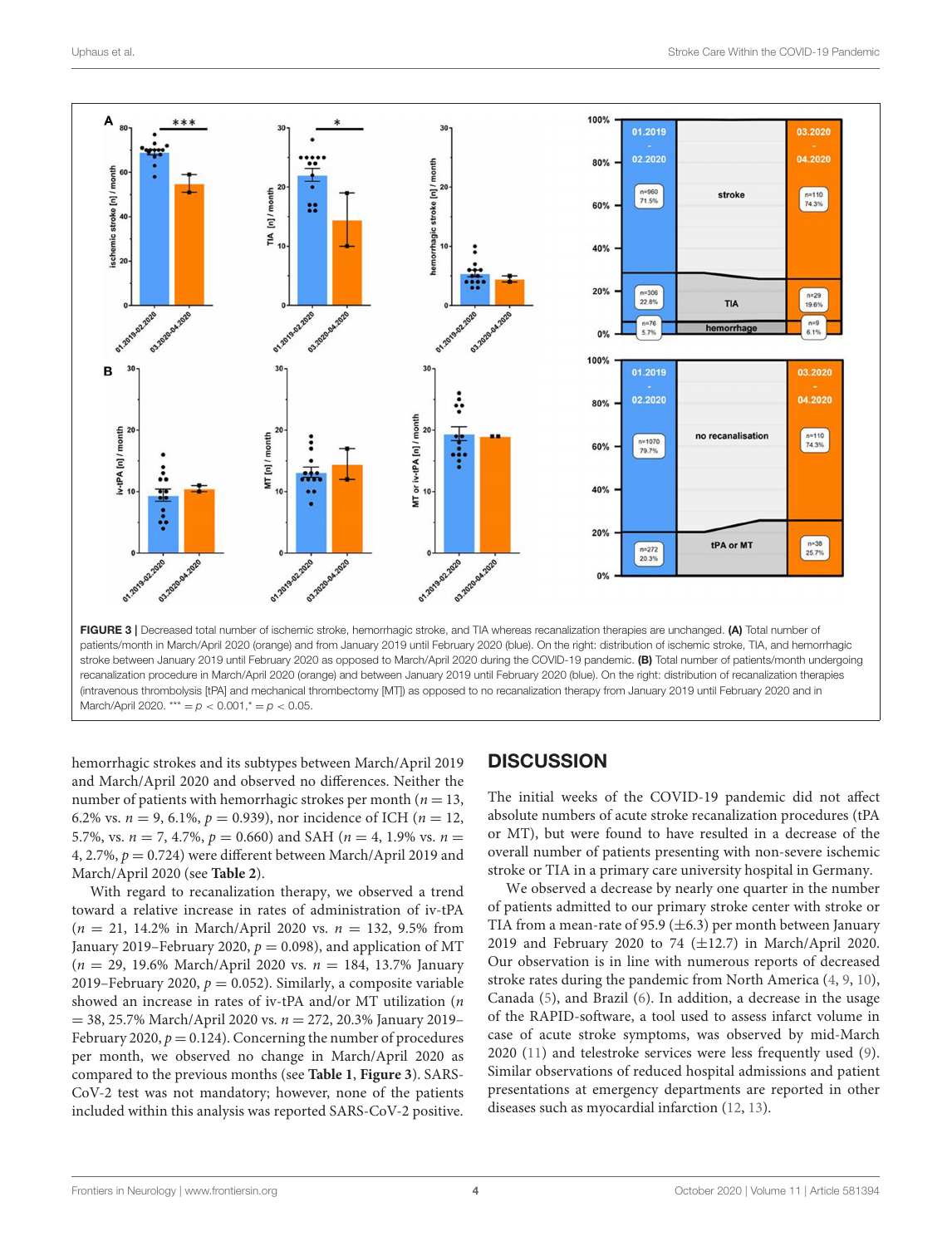|                              | 03/04.2019  | 03/04.2020  | p-value |
|------------------------------|-------------|-------------|---------|
| N, stroke total              | 207         | 148         |         |
| Stroke, hemorrhagic [n, %]   | 13, 6.2%    | 9.6.1%      | 0.939   |
| N, per month [Mean $\pm$ SD] | $6.5 + 3.5$ | $4.5 + 0.7$ | 0.515   |
| ICH[n, %]                    | 12.5.7%     | 7.4.7%      | 0.660   |
| SAH[n, %]                    | 4, 1.9%     | 4, 2.7%     | 0.724   |

<span id="page-4-0"></span>TABLE 2 | Patient characteristics in non-pandemic March/April 2019 compared to March/April 2020 during the COVID-19 pandemic.

ICH, intracerebral hemorrhage; SAH, subarachnoid hemorrhage.

One reason for this observation might be that in March 2020 rising measures of personal and community restrictions were advised by the German government, encompassing closures of schools and numerous public places as well as prohibiting the gathering of people. Even more so, the population was advised to stay at home and avoid close contact with other individuals outside the primary family to limit the exponential spreading of COVID-19 infections. Thus, the reduced number of patients presenting with ischemic stroke and TIA observed within this analysis might be attributable to fewer people visiting the emergency department due to a fear of COVID-19 infection. This is underlined by the fact that a decrease in the percentages and absolute numbers of patients was especially detected in those presenting with transient symptoms, whereas the absolute number of recanalization therapies remained unchanged. Another explanation for decreased stroke rates might be an underestimation of stroke-related symptoms in patients with fever and respiratory symptoms. By an attempt of prioritization, neurological deficits, especially minor stroke or TIA-related symptoms, are prone to be overlooked. However, this is unlikely for disabling stroke symptoms such as aphasia and severe hemiparesis. This is in line with our observations showing that overall rates and numbers per month of recanalization procedures (iv-tPA and MT), representing patients with acute severe stroke symptoms, were unchanged in March/April 2020 compared to the previous months, and we even observed a trend toward a relative increase in percentages of recanalization procedures. Thus, we hypothesize that the absolute number of strokes is not falling during the COVID-pandemic, but patients are rather afraid of seeking hospitals and instead stay home in case of mild or transient stroke symptoms. Our hypothesis is strengthened by the fact that we observed unchanged rates of hemorrhagic stroke during the pandemic, which are usually accompanied by a more severe disability compared to ischemic strokes. This is further underlined by a retrospective analysis from Brazil also demonstrating unchanged rates of hemorrhagic stroke during the pandemic compared to pre-pandemic numbers and reporting an unchanged rate of severe strokes [\(6\)](#page-5-5). In line with this, a multicenter analysis from Northern California reports decreased stroke rates in the early pandemic and even more severe strokes and large vessel occlusions [\(4\)](#page-5-3).

These results underline the necessity of increasing the awareness of cerebrovascular events, in particular those with mild or transient symptoms, in order to allow for sufficient stroke unit work-up, thereby decreasing the already high rates of cerebral re-ischemia by detection of stroke etiology and consecutive prescription of secondary preventive medication [\(14\)](#page-5-13).

The current study harbors the limitations of a retrospective, single-center experience. Moreover, a potential selection bias could exist, due to the fact that we solely included patients admitted to the neurology department stroke unit and thereby might potentially have overlooked cases, e.g., subarachnoid hemorrhages treated within the neurosurgery intensive care unit.

The overall unchanged rate of recanalization procedures in patients presenting with ischemic stroke reflects sufficient healthcare resources in a German primary stroke center during the COVID-19 pandemic. Due to a reduction in patients with minor and transient stroke symptoms, patients should be widely informed about typical stroke symptoms and encouraged not to stay at home even in exceptional situations such as a "lockdown" or a fear of in-hospital COVID-19 infection.

# DATA AVAILABILITY STATEMENT

The raw data supporting the conclusions of this article will be made available by the authors, without undue reservation.

# ETHICS STATEMENT

Ethical review and approval was not required for the study on human participants in accordance with the local legislation and institutional requirements. Written informed consent for participation was not required for this study in accordance with the national legislation and the institutional requirements.

# AUTHOR CONTRIBUTIONS

TU contributed to conception and design of the study, interpretation of data, and drafted the manuscript. SG contributed to interpretation of data and substantively revised the manuscript. EH substantively revised the manuscript. FS contributed to interpretation of data, drafted the manuscript, and substantively revised it. KG contributed to conception and design of the study, interpretation of data, and drafted the manuscript. All authors contributed to the article and approved the submitted version.

# FUNDING

This work was supported by the Else Kröner-Fresenius Stiftung (2018\_EKMS.21) to TU.

# ACKNOWLEDGMENTS

We thanked Dr. Cheryl Ernest for proofread and edited the manuscript.